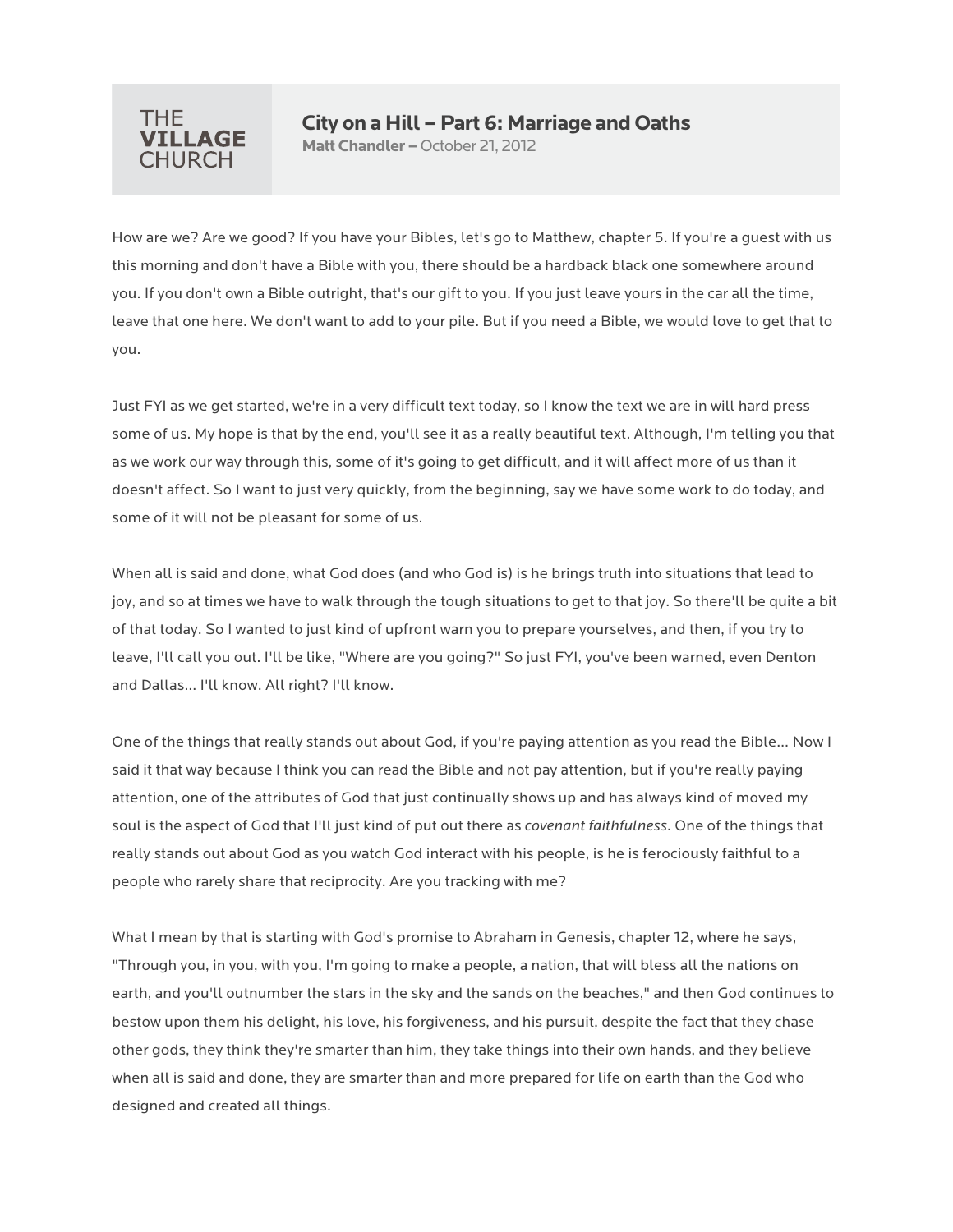Yet in their nearly constant rebellion, God never just washes his hands of them. He does discipline them, but he never abandons them, and he actually *pursues* them even when they're at their most wicked. He does that in the Old Testament through the prophets. So the prophets would work in one of two ways: one is the primary way that they would work and two is kind of the secondary, the lesser, way they would work. Primarily, prophets would just proclaim, "Thus sayeth the LORD…" So we're not in that place anymore. There's no more, "Thus sayeth the LORD…" outside of the Word of God. So if someone…"Thus sayeth the LORD…" and disagrees with the Scriptures, then they're lying.

So they would go, "Thus sayeth the LORD…" and then on top of that they had just instances here and there, where they would be in obedience to God, live out what is called a *symbolic act*, which means God wanted to create a physical, visible, picture of what was occurring in the spiritual realm. So often God would come to a prophet and ask them to live in a certain way or do a certain thing in order to communicate to Israel what was actually happening in their relationship with God.

Probably the most gut wrenching and yet simultaneously beautiful picture we get of this is found in the book of Hosea. I'll just read for you Hosea, chapter 1, verse 2, and you'll see what I mean. "When the LORD first spoke through Hosea, the LORD said to Hosea, 'Go, take to yourself a wife of whoredom and have children of whoredom, for the land commits great whoredom by forsaking the LORD.'" Now if you had told me 20 years ago that I was going to stand in front of a ton of people and use the word *whoredom* repeatedly, I would have said, "No way," but here we are just four minutes into my sermon, and I've said *whoredom* five times. So just to paint the picture of what is going on, here's what just happened.

God says, "Hosea, I want you to marry a prostitute and I want you to have children with this prostitute," and he puts in Hosea's heart…you have to hear this…a love for Gomer. This is not just a, "I hate this woman, but I'll marry her because you've commanded me to," God put it into Hosea's heart to love, pursue, and be ferociously committed to Gomer, the prostitute. Despite his love, despite his romance, despite his care, despite him trying to help her flourish, Gomer repeatedly cheated on him, whored herself out to other men, and at one point in the book actually becomes the property of another man. Hosea sells some of his possessions, and…follow me…buys his wife and the mother of his children back from another man. That's gut wrenching.

Yet what is going on in Hosea is God communicating to his covenant community, to his people, to those of us who have said, "Yes, Jesus, I'm yours," that God's covenant love is unwavering, even in the face of whoredom. So some of you might be going, "Are you calling me a whore?" Yes, yes I am. Actually, the text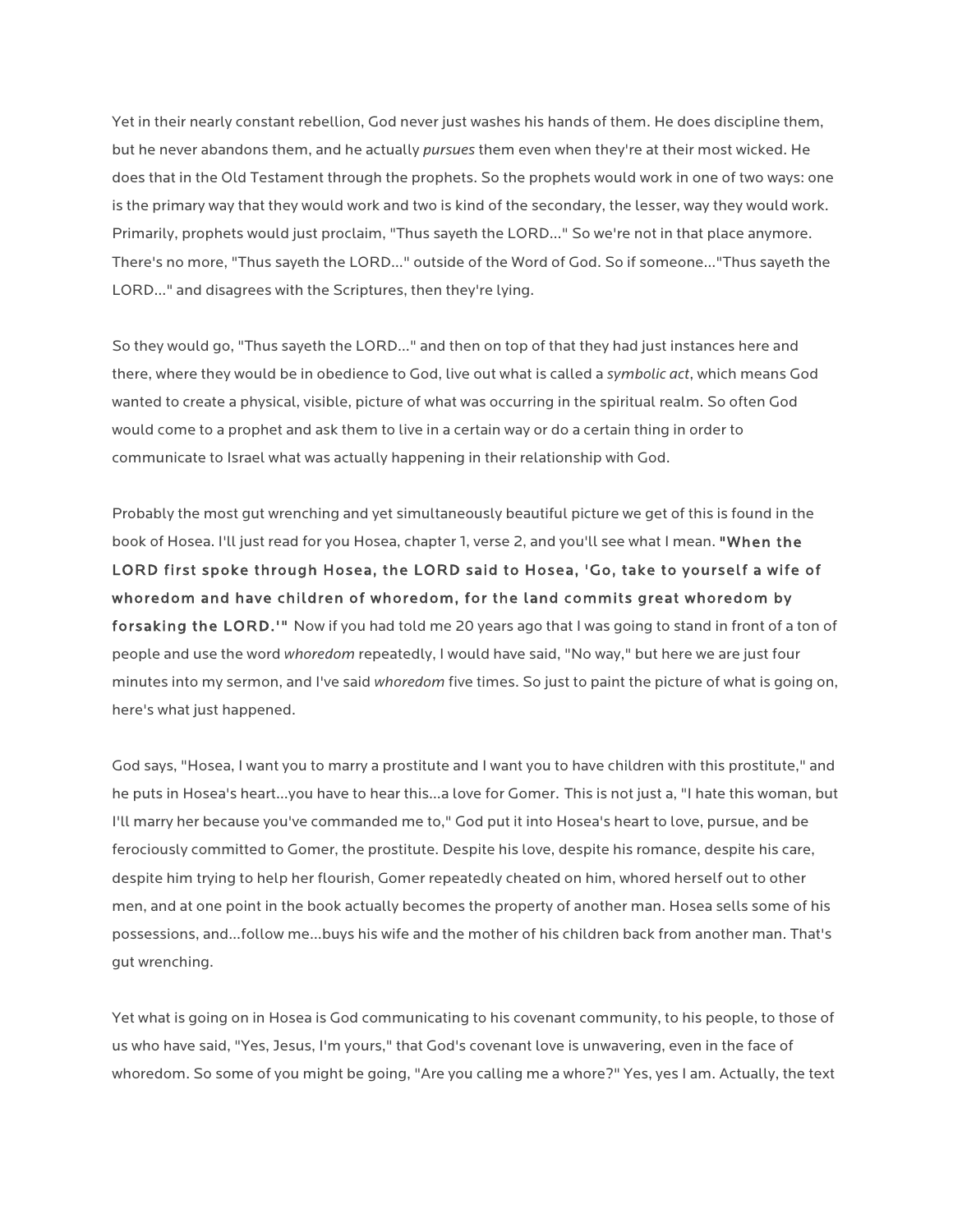is. Not me. The text. So you get this picture of how serious God is about his delight in us, his love for us, his care for us. That you get this picture of even when we are *unfaithful*, he is *faithful*.

Now I want to be clear that you understand me. This isn't for everyone. God's covenant love is not for everyone, only for those who belong to the covenant community of faith, only to those who have said, "Yes, Jesus, I'm yours," only those who have said, "Reign and rule in my heart." There's not some universal-type covenant commitment. This is a ferocious commitment bound by the blood of Christ for those who have put their faith and trust in him.

God is a covenant-keeping God, and he consistently reveals it in Scripture as he loves, pursues, and delights in people who don't show a lot of reciprocity toward that love, pursuit, and care. Just like Gomer, they're prone to run to other gods. Just like Gomer, they're prone to run to other husbands. They're prone to run to other ways. They trust in their own strength, despite the fact that their own strength creates train wrecks for them constantly. This is the God we serve.

Now since our God is a covenant-keeping God, God's expectation on us as salt and light to the world is that we be a covenant-keeping people. Now what that means, *covenant* is just a big word for promise, but bigger than how we promise. Kind of an oath, kind of like a binding legal covenant, "I'm *in*." That's *covenant.* So since God is a God of covenant, one of the ways we are salt and light to the world around us, one of the ways that we are a preservative in our culture and we reflect the wisdom and knowledge of God to the world around us, is that we are people of covenants.

So I'm speaking now particularly to Christians, so let me tell you how this kind of plays itself out. We reflect the wisdom and knowledge of God, and we work as salt, a preservative, in our culture by being ferociously committed to our covenant to the Lord. Now he is the author and perfecter of that covenant. We've already established that what you bring to that relationship is whoredom. Look right at me, because this is what makes God's love so spectacular. What you bring to the relationship is consistent betrayal. That's your addition to the relationship.

Do you see how God owns this, drives this, and is the author and perfecter of this? What you bring into the relationship is betrayal and a lack of faithfulness, but God sustains the covenant by the life, death, and resurrection of Jesus Christ. God sustains the covenant by his love, by his sacrifice, by paying the price, by extending grace. That's how God keeps the covenant. So we are people of covenant; we take this relationship with God seriously. It's not a moral code for us. It's not, "I do this; I don't do this." It's not a moral code; it is the lens by which we see the world. It affects everything from how we see church, to how we see friends, to how we see family, to how we deal with money.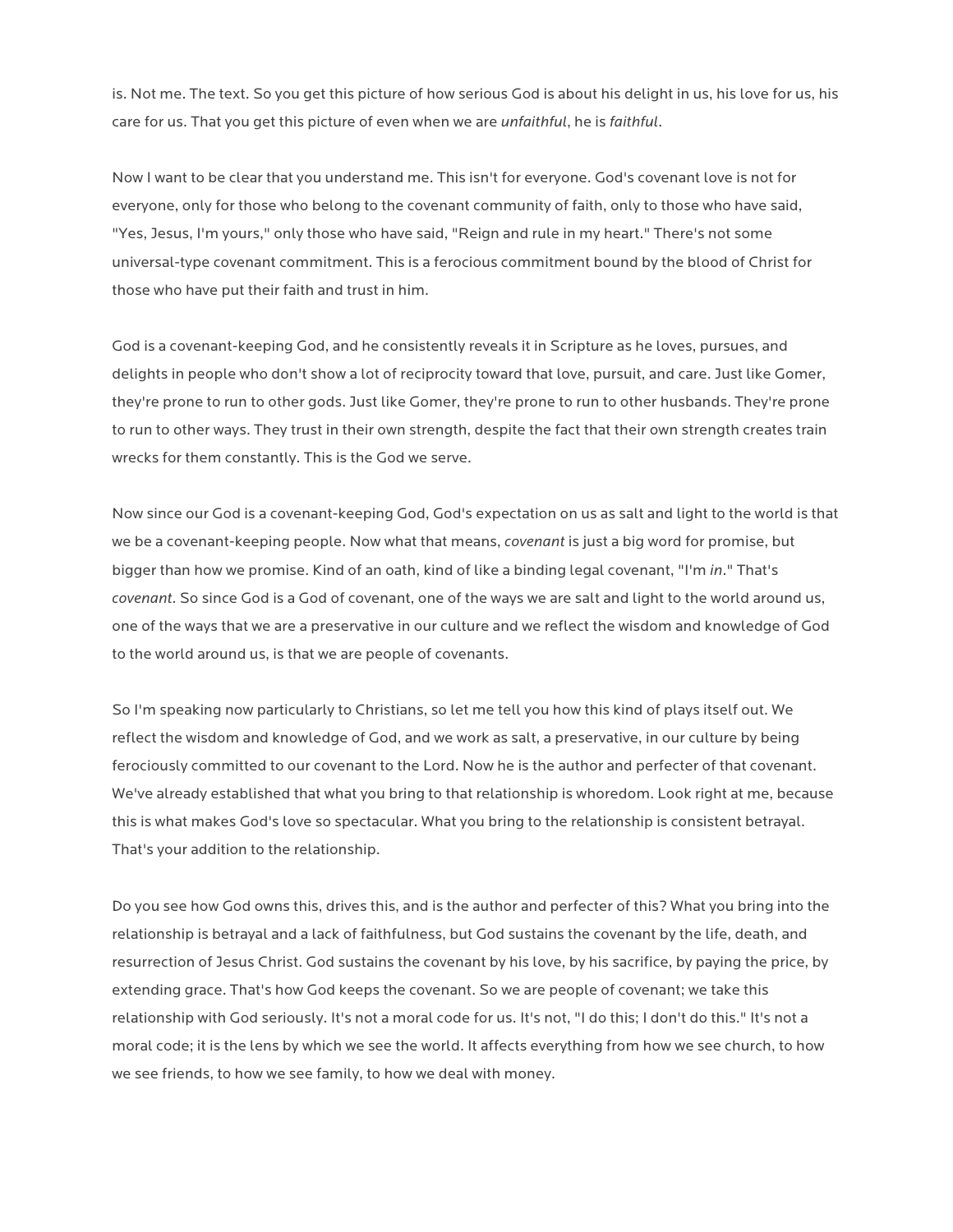The gospel is the lens by which we see all of life. It is not sequestered to Sundays. It dictates, drives, and defines all of the believer's life, or we don't understand it. So if it has been sequestered to Sunday, I would question your salvation, and I'd wonder if you actually understand what it is we believe as Christians. Okay? Now some of you are like, "Well, that's pretty tough. You're calling me an unbeliever." I'm telling you, if Jesus' only impact in your life happens for two hours on the weekend, you're not a believer.

You can email me; just make sure you include verses. All right? You're not a believer if all Jesus is for you is two hours on the weekend and has made no impact in any other area of your life. We are people of covenant. But it's not just our covenant with God that reveals this; it's also our covenant with one another as Christians. All right? God has not just saved us to himself, but he's saved us unto one another because you have gifts, I have gifts, and those gifts kind of collide and make all of us better.

So the second place that our covenant works itself out is with one another. Here at The Village Church we do covenant membership. The guys that came up and did the announcements have already announced we're serious about this covenant that we have entered in. If you've had a chance to look at our covenant, the first part of our covenant is what you can expect from me and from the elders of this church. Clearly lined out, here's what the Bible commands me to be if I'm going to be in this position, which means I'm to walk in lowliness, humility. I am to serve you. I am to pour out my life with my gifts to make sure God is doing all that God wants to do in you and in me, and I am not to give preferential treatment outside of honor due a teacher.

I'm here as a servant of yours, not to be overly honored by you. In fact, the Bible uses much more aggressive language than that, "I am a slave to all, so that some might believe." It starts with the elders. Why? Because you need to be able to hold us accountable. If we're not lined up with what the Word of God says we're supposed to be lined up with, then we need to be held to an account; we're outside the bounds of Scripture. So in our covenant, clearly, right at the beginning here's what you can expect of your elders and pastors.

Then the second part of our covenant is what is expected of members as you come in. That's why you can't just walk down an aisle, shake a hand, and become a member. You're going to have to go through a class where we go, "This is what we believe. This is how we operate. These are our expectations of you; those same expectations are on us*,*" and then we'll agree together that in this season, in this time, we're together for God's mission, on God's mission, for the purposes of becoming mature in Jesus Christ and seeing disciples made of all nations.

So in the next couple of months, we're going to do covenant renewal. It has nothing to do with policing, has nothing to do with control; it has everything to do with care and everything to do with shepherding. I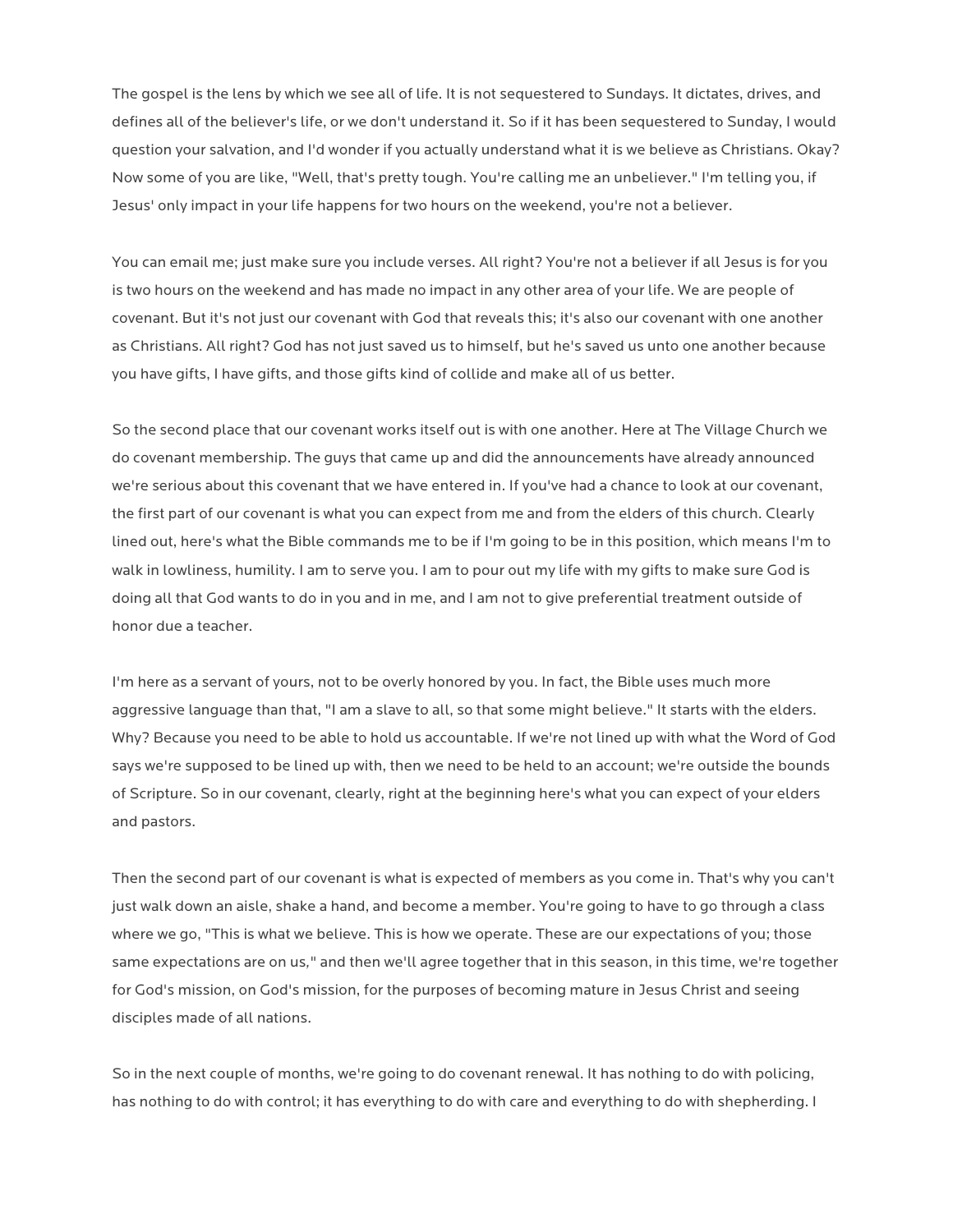don't know what your church background is, but it's very very possible to have membership rolls of 10,000- 15,000 and have an attendance of 900. That will not happen here. The book of Hebrews says my fellow elders and I will be held accountable for those who are under our care.

Now not everyone is under our care. If you're not a member of this church, you're not under our care. All right? You attend here, but you don't belong here. Biblically speaking, those who have entered into covenant relationship with us are whom our elders and I will be responsible for on that day. Don't think I'm trying to build up our rolls with that statement. I just told you I'm trying to shrink our rolls. So my hope is that you'd land somewhere. If you land here, praise God, but you need to land somewhere because that's what God has called you to. But this idea of covenant and us honoring covenant plays out in a lot of other areas also, so let's look at Matthew 5. We'll pick it up starting in verse 31.

"It was also said, 'Whoever divorces his wife, let him give her a certificate of divorce.' But I say to you that everyone who divorces his wife, except on the ground of sexual immorality, makes her commit adultery, and whoever marries a divorced woman commits adultery." See what I mean? See why I started my message with, "Look some of this is going to get hard"? I mean, right now, don't you want me to kind of step in here and tell you why that doesn't mean what it says it means?

I can't. He wants it to feel impossible. The Bible wants this topic to feel impossible, and let me try to explain why? Later on, in Matthew, chapter 19, a group of Pharisees walk up to Jesus, and one of them asks this question, "Is there any reason by which we can divorce our wives?" Now isn't that a horrible question? Right? Did you hear it? "I want to be godly. I want to look godly, so give me the godly reason to dump this fool, to get away from this woman. How do I get out?" That's the question. "How do I get out of this?" That's what is asked of Jesus, and Jesus responds in Matthew 19 with a long bit of Scripture, that actually we pull some of what Jesus responds and put it in our vows.

The phrase, "What therefore God has joined together, let no man separate." You know that? That's Jesus' response to that question. But then the Pharisees, experts in the law, said, "Well if that's true, if you're not supposed to be divorced, why does Moses allow us to give a certificate of divorce?" So Jesus answers with this verse. Matthew 19, starting in verse 8, says this, "Because of your hardness of heart Moses allowed you to divorce your wives…" Listen to this. "…but from the beginning it was not so." Did you hear it? God's design for marriage, God's plan, God's design is that two would become one flesh, and that would create an unbreakable bond, a ferocious commitment to one another that is going to (we're going to get to this) mirror God's covenant with his people.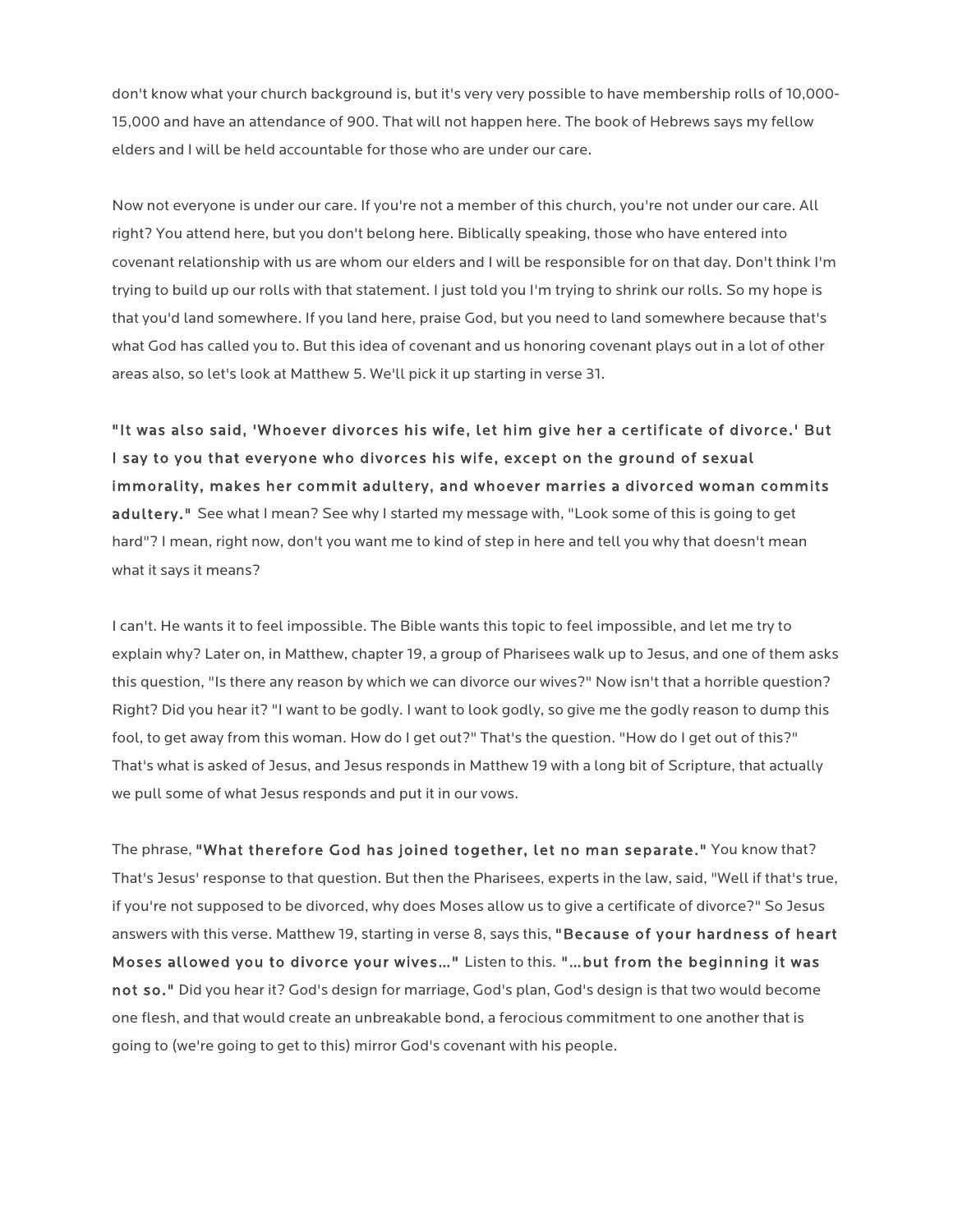In Ephesians, chapter 5, you have this long text about marital relationships. You have this long text where Paul takes a stick to men. He literally says, "Men love your wives like Christ loved the church in that he gave himself up for her." Now those are pretty big shoes, right? Men, you want to know how to love your wife? You love your wife like Christ loved the church in that he gave himself up for her. You wash her in the water of the Word.

Now how did Jesus love the church? Well, he instigated the relationship. He brought all the forgiveness to the table, brought grace, brought patience, brought love, brought delight, brought romance…he brought all of that to his bride. Then later in the text he does address women and he said, "Women, respect and submit to your husband," and then on the back end of Ephesians 5, as he's transitioning out of marriage and into children, he has this verse.

Ephesians 5:32, "This mystery is profound, and I am saying that it refers to Christ and the

church." So let's talk about marriage, kind of high-level marriage. God, desiring to paint on the canvas of creation what his covenant love looks like, puts it in the heart of the man to pursue the woman. So you have the day of epiphany (that's what I call it), you put little boys and little girls together, little boys are not interested in little girls, are they? "They're gross." Then all of a sudden, maybe sixth grade, maybe eighth grade, depending on your game, something switches in your head and you go from, "That's nasty," to, "I have to get one of those!" Right? Day of epiphany.

Minding your own business. "Forget the girls, I'm with the guys," and then all of a sudden…Jennifer Aniston movies. You're flowers. You're romance. You have to get one. It's called the day of epiphany. What the Bible just told us is what is happening in that moment is God is painting on the canvas of creation his pursuit, love, and delight for his bride. Then when the woman responds to that pursuit with reciprocity, "Yes," then you have a picture of God's covenant love for his people.

So marriage is much, much, much, much bigger than just a man and a woman getting together because they like one another. It is like Hosea's symbolic act, our reflection of God's covenant-keeping promise. So he's going to move from here into the heart of the matter, starting in verse 33. It's going to go after our hearts here. "Again you have heard that it was said to those of old, 'You shall not swear falsely, but shall perform to the Lord what you have sworn.'"

So this is referencing an Old Testament law that said, "Don't make promises to God you don't keep." You swear to God in the Old Testament and don't follow through on that swear, they would kill you. All right? In my house, I swore to God, I got soap in my mouth. I didn't get pelted with rocks. Maybe just got a whipping. So he's saying don't make promises to God you don't intend to keep. But on the straight, if we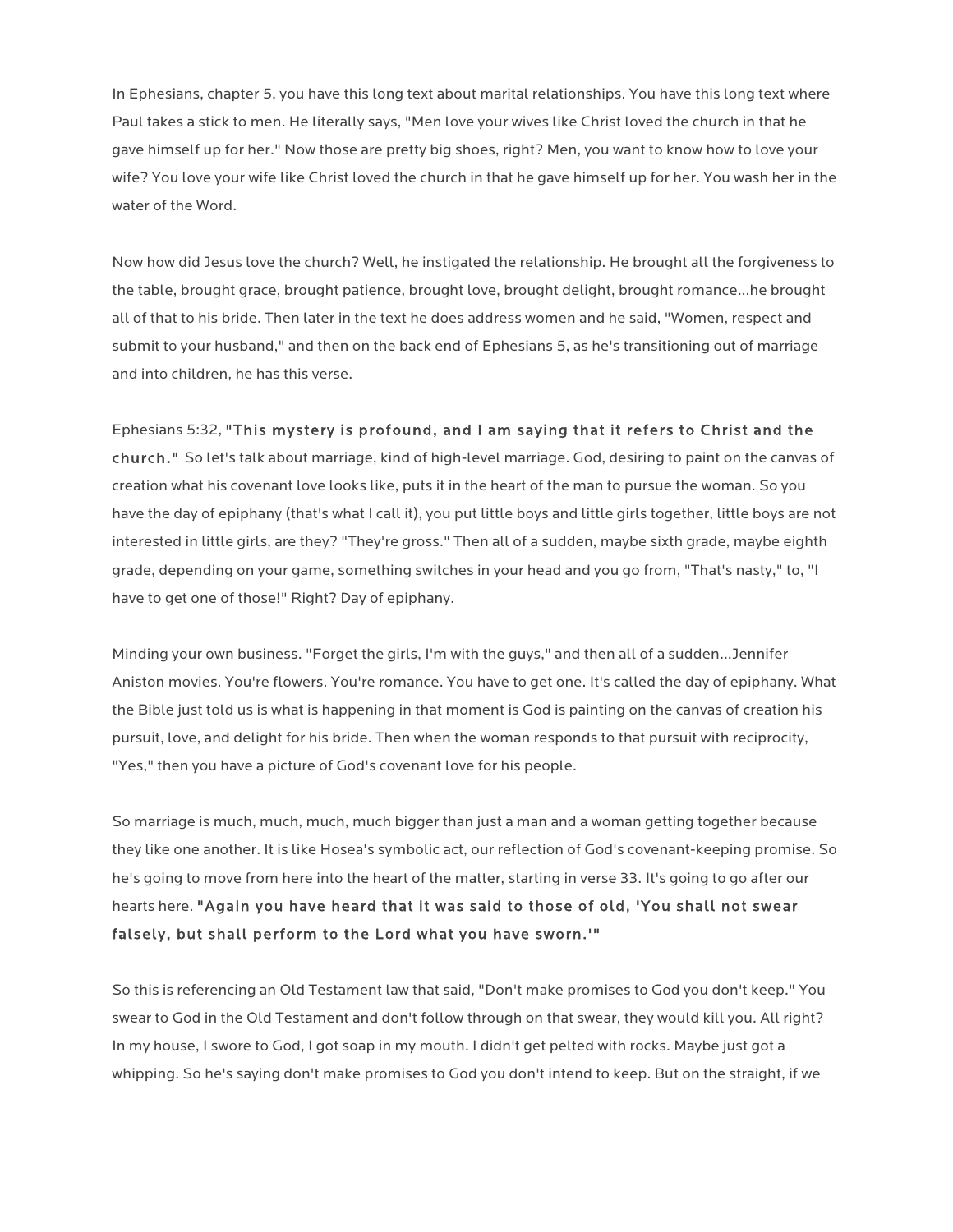were talking, most of us don't swear to God anymore. Not like this. Not a heartfelt, "I swear to God Almighty that I'll…" We don't do that anymore, it's rare.

We'll say, "Swear to God…" but it doesn't have the weight that it would back then. But look what he says in verse 34, "But I say to you, Do not take an oath at all, either by heaven, for it is the throne of God, or by the earth, for it is his footstool, or by Jerusalem, for it is the city of the great King." Now all he did there is say, "Hey let's not play games."

What they were doing is they were saying, "If I swear or make this promise or make this oath and it wasn't to God, then I'm able to break this oath because it was just an oath to me, or it was just an oath on my mother's grave, or…wasn't an oath to God. But what Jesus is saying is that God is so big that regardless of what you swear by, you're swearing unto God, even if you're not swearing to God. Are you tracking with me?

So how he unpacked it is like this: "If you swear to heaven, God owns the heavens. If you swear by the earth, that's his footstool. If you swear by Jerusalem, that's his city. There's nothing you could promise by, that ultimately God doesn't own outright," and then he goes on from God's bigness to your smallness. Verse 36. "And do not take an oath by your head, for you cannot make one hair white or black." I know some of you are like, "Oh yeah, 37."

"Let what you say be simply 'Yes' or 'No'; anything more than this comes from evil." So you go from how big God is to how small you are. So why we just say "Yes" or why we just say "No" is because to promise more than that, to swear more than that, would be a promise to God, whether we like it or not. If we just try to promise by our own power, we're promising by something that is *hopelessly* fragile.

I want to continually lay things before you that are kind of scary, and so here's my little scary line for the day. There is no one in this room that can't have the whole trajectory of their life changed today by your cell phone ringing. There's no one in this room who is outside the plausibility of starting to feel sick today and never being strong again. You tracking with me? We are far more fragile than we think we are.

So James 4 goes so far as to say, "Don't even say tomorrow I'll go to this city or tomorrow I'll go to this place, but say, 'If the Lord wills.'" You can't promise by yourself, because you can't make anything happen. You have no idea what tomorrow holds, no idea what tonight holds, no idea what two weeks from now holds. Do you know how different your life can look in a day? So he's saying here, "Don't make any oath at all, just say, 'Yes,' if your answer is yes, say, 'No,' if your answer is no."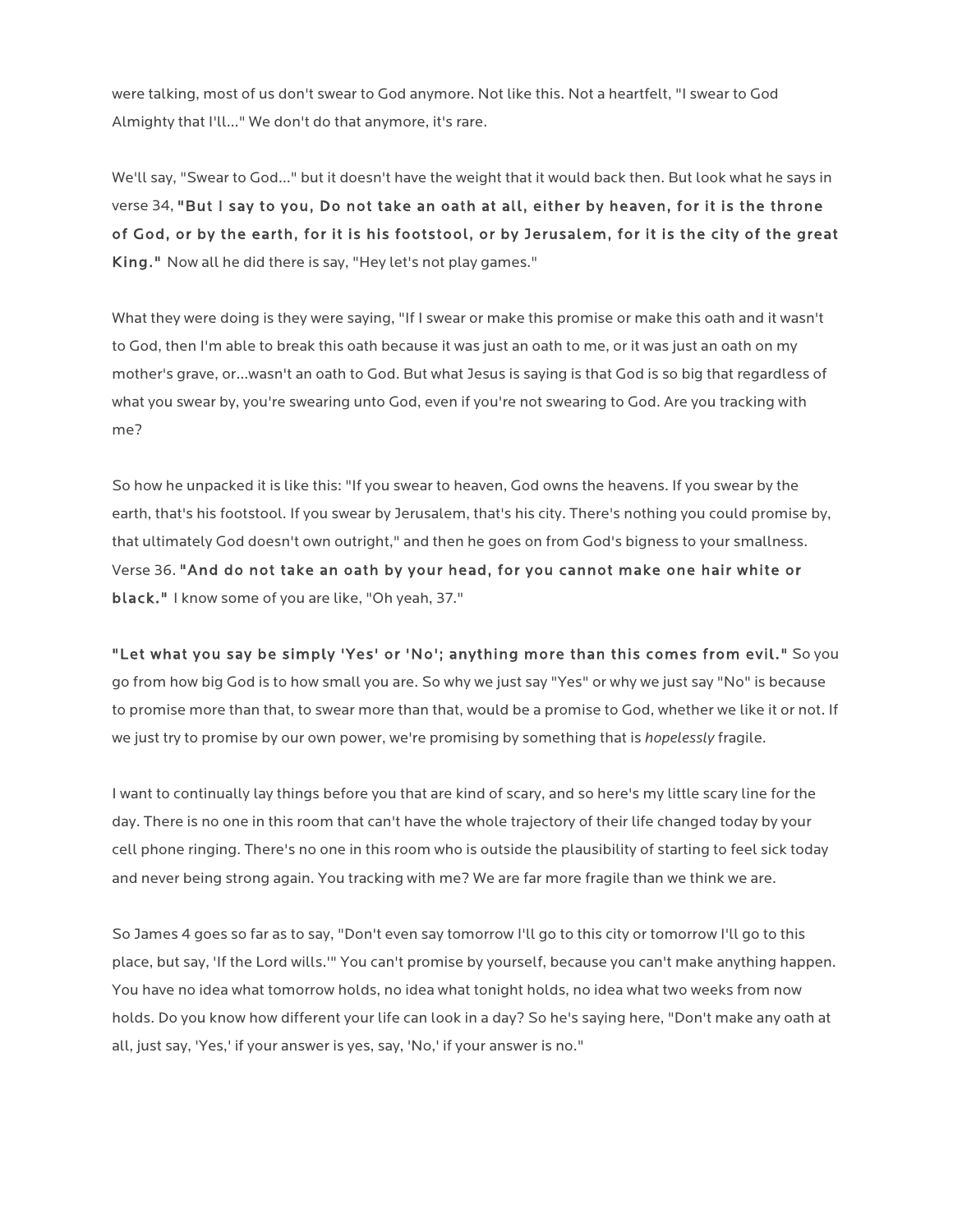In fact, he's alluding to something that is the dishonesty of heart that needs to be repented of. Do you have a dishonest heart? It has been my experience the more grandiose the promises, the more apt that person is to just be a liar. "I swear by my mother's eyes," well, poor mom. Because if you're trustworthy, can't you just say it, and then people have confidence that you just said it? "He said he'll do it; he'll do it." Now don't apply this universally to every little aspect of your life. All right? "Well, you know, I was going to go to dinner, and then I just didn't feel well, so I said, 'No' and I didn't go," and then you're like, "So maybe the gospel hadn't taken root?" No, no, no, this has everything to do with your commitment to the covenant community, your commitment to the Lord, your commitment to one another as brothers and sisters in Christ, and…look right at me…your commitment to the one you made a vow to God to protect, guide, love, for better or for worse.

So let me ask a couple of questions here, and then I want to show you a video. If you are single or you are a college student, your covenant relationship right now, if you're not married, should be fleshing itself out in your commitment to your brothers and sisters in Christ in the church community. Is the church all about you? Does The Village exist because preferentially it's what you like, or are you here to serve and love your brothers and sisters?

Have you entered into community? Are you pouring yourself out to the church who you've covenanted yourself in with to see God grow us all into the maturity he has for us, or is this all about you? Do we exist to scratch your itches, to do what you like to accomplish? I've said since day one and we've modeled this (we'll model it all the more in the next couple of years), I'm going to eventually ask you to leave. All right? I'm eventually going to ask you to help with church plants in the metroplex.

I'm eventually going to ask you to head overseas and help us with work over there. I'm eventually going to ask for these things from you, and they're going to grate against your preferences. Right? I'm guessing you're here because something about what we do plays into your preferences. Either, "I like that style of worship. I like the way you communicate," or "I kind of like…" We are drawn to places because of our preferences, but the gospel and the mission of God should always transcend our preferences. We should always be eager and willing to lay them aside for the kingdom of God.

So if you're single, if you are a college student, if you're not married, how are you at covenant keeping in your relationship with God and in your relationship with his bride? Then for those of you who are married… One of the things I've noticed about marriage is that people have certain gifts that are intrinsic, like there are things that come to them easily. Right? Some of us that was math. Others of us that's art. Some of us that's music. Others of us that's construction… Sure you might work hard, but you had an intrinsic gift from day one on that.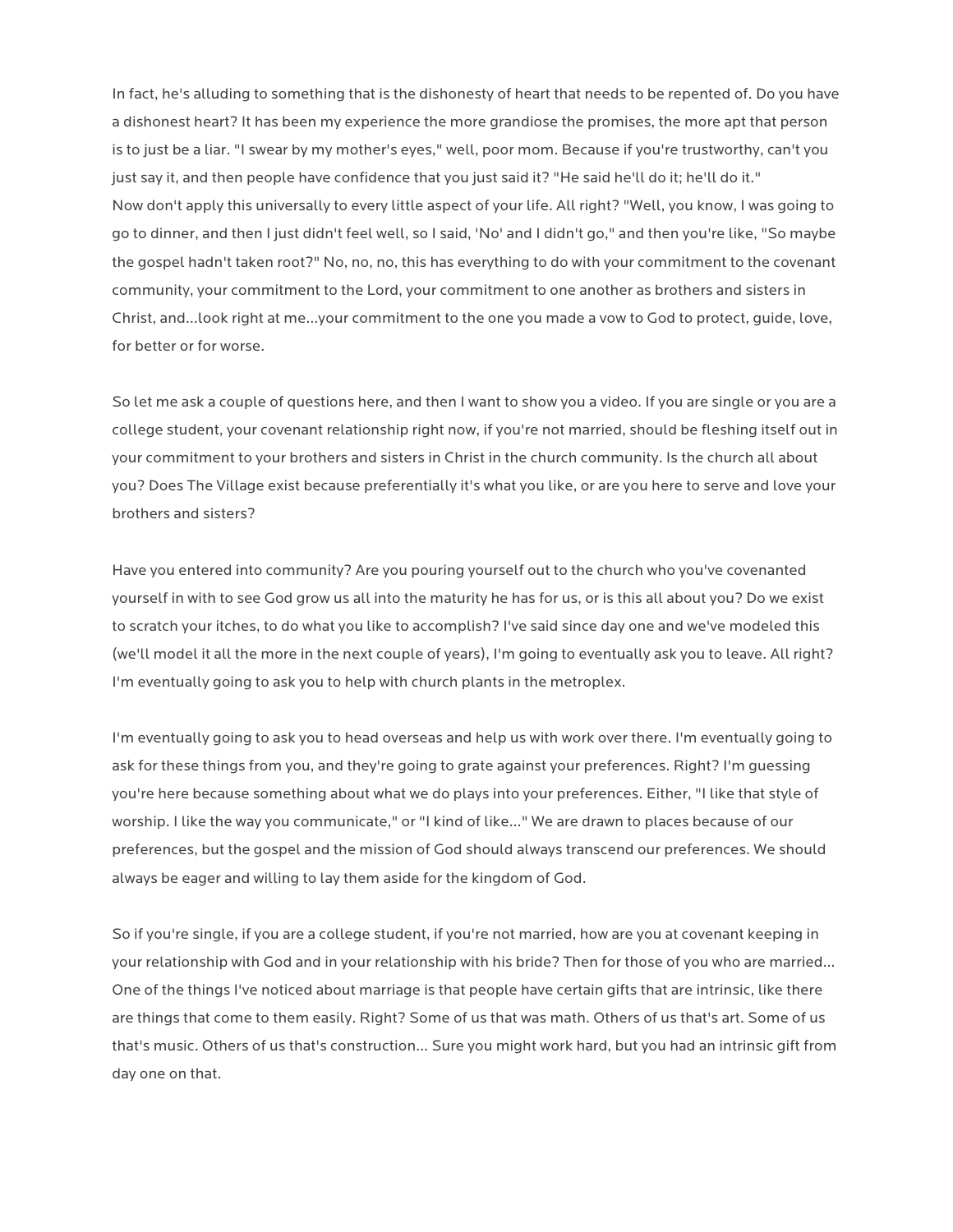So my wife, as far back as… She can pick up music. She can paint. She can write. She's a bit of a freak. She has a whole bunch of those things. I have one thing. I have one intrinsic thing. I can kind of see a finish line and try to gather people to get there. I was doing that before I was saved. God redeemed it and just focused it and made it eternal, instead of something that was temporary.

Used to be trying to score a touchdown, and now it's, "All right let's try to get into glory in a mature way." That's all I got. I mean, as soon as that's over, I'm done. Can't build anything. Can't paint. Can't play an instrument. But there are certain things that are very intrinsic to me; there are things I can just feel, and you have some of those. Some of you are natural athletes. Some of you are great at business. It's just easy.

It's not that you don't work hard, because you probably work hard in what is intrinsic to you. What happens so often is we come into our relationships because of all the trash our culture pours on us, and we begin to believe relationships, deep intimate relationships, should be intrinsic and shouldn't be work. Well that's absurd. If you want to get deep, you're going to have to dig. That means sometimes there are going to be calluses, not always, but sometimes; and sometimes you're going to have a sore back.

The only people who think marriage can't be difficult at times are people who are not married. Engaged folks are the worst. Like I know some of you right now, holding hands, "Nah, baby, this will never be work." I know. I know. We'll see you in counseling here in another six months. All right? So marriage can be difficult. You're two sinners living under the same roof. Have you brought the idea of covenantal faithfulness into your marriage relationship?

When two people submit to the gospel of Jesus Christ, reconciliation and a growing gladness in the relationship is always possible. Now listen, a couple of things. I know some of you hate that you're here this morning. If you had known the topic, you wouldn't have shown up. Two, I know you think you're the one couple that has an asterisk in Matthew 5. We look at the asterisk down at the bottom, there's a page number behind the maps, and then we turn that, and it's your clause. It's the clause that says that text was true except for you. So what I've done is try to put together a video that very lovingly takes from you the, "This can't be true for me." So I want you to watch this. I'll be back in around nine minutes.

[Video]

Christina Jelinek: I'm Christina, and this is John. We're the Jelineks, and in 2010 the Lord restored us first to himself and then to one another, and here's proof.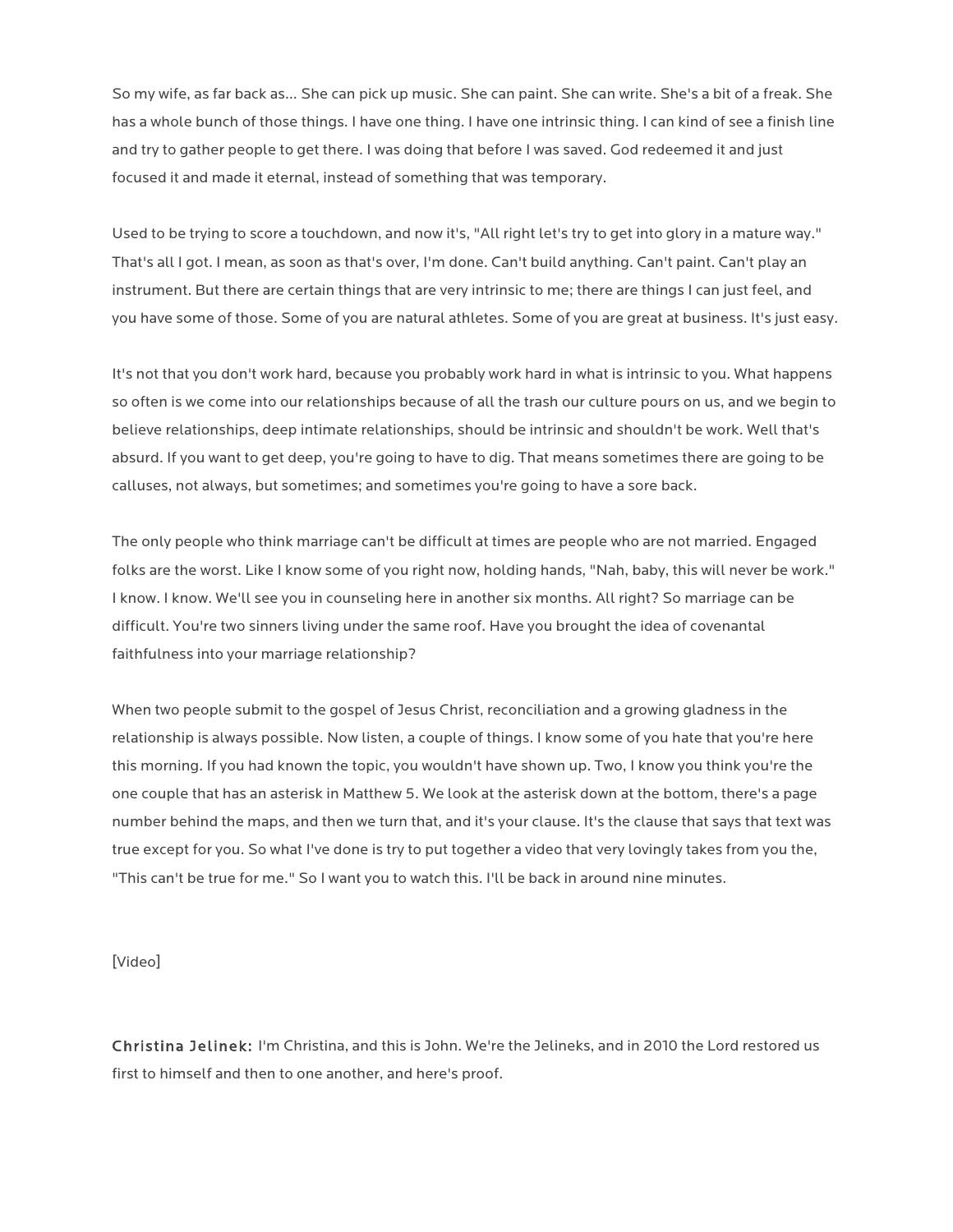Philip Bennett: My name is Philip and this is my wife Lea. In 2005, God restored our marriage.

Kevin Laws: Hi I'm Kevin Laws, and this is my wife Chaille. Two years ago, the Lord exposed adultery in me, and has now reconciled me to himself, and then also reconciled Chaille and I to one another.

**Jim Chamblee:** Hi we're the Chamblees, and God has restored our marriage over the past few years by exposing some sin in our life, showing us some idols we've held onto, and stripped some things away that were tough for us, and I think, showing us we need to put our worth in the Lord.

Leslie Chamblee: And our hope.

Curt Millward: My name is Curt and this is Michelle. We're here to tell you our story. I guess the best way to start off is we've been married for about six months now, and previously to that we were married for 11 years. In between then we were separated/divorced for about a year and a half or two years. When we were married, in about the eleventh year, life was just going on and Christ was not really in our lives and there were the everyday temptations and a lot of struggles for me started surfacing.

I was really struggling with identity and trying to really search out who I was and whether that was in athletics, whether that was in my job or career, and a lot of the struggles started to surface through then, and really struggling with anger… There was a lot of temptation, and I wasn't faithful in our covenant, in our marriage, to Michelle. I actually think Christ was actually graceful enough to actually allow me to go through that because when I reached that point, the things that I wanted and I tried to achieve, I found no comfort in them whatsoever.

Michelle Millward: I think for me during that time, I thought we had a great marriage. So what God revealed to me was just my role in our marriage, and what that looked like and what that didn't look like. It definitely did not look the way the Lord intended for me as a wife. Just that he really didn't have my heart, and he needed my heart in order to walk me through just the devastation of a marriage ending.

Curt: It was very similar for me too. I mean, deep down, I was struggling, and everything I justified. I had a justification for everything, and you couldn't convince me that my situation was special. I really had some anger and issues deep down. I remember the night (all day long Michelle was on my heart) just like that, God just decided at that moment just to remove the blinders I was looking through, and for the first time I realized what I did.

The anger I had and all the sleepless nights Michelle must have had, all the struggles she must have gone through, and my kids… Everything I had a justification for… I saw the truth. After that night, God had plans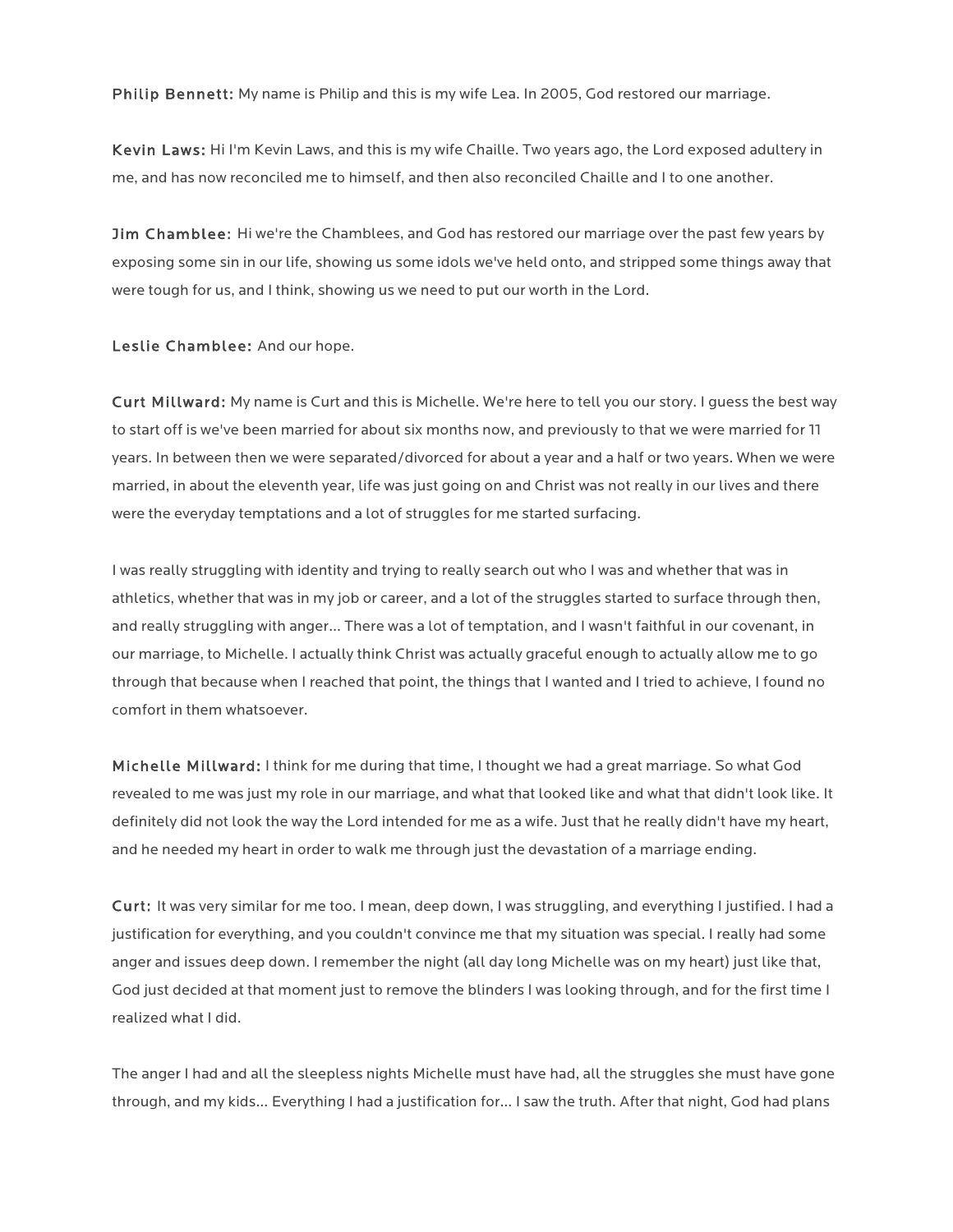for me, and God just continued to set up circumstances and put people in my life. There was one point where I reached out to Michelle and all I wanted to do was just meet with her and just tell her how sorry I was. That was all I wanted to do. That was on my heart.

So we met at a park, and we ended up at the park… I just kind of told her what I realized, and all the things I felt, for the first time, and I just spilled that out to her how sorry I was and asked for her forgiveness. God just started to woo us back together and put us back together at particular points. That was all part of God's plan. I couldn't have done that. This point where we started dating again… That was very awkward because we found ourselves many times kind of like, "This is my ex-wife/girlfriend…" We found ourselves in that point and dating again.

One thing I was not good at before was honoring my wife, and I was, a lot of times, really laid back in our life, where she did a lot of the planning. She took care of a lot of issues. So one thing I really wanted to show her and God revealed to me to show her is that I *am* capable of this and I *do* care and I *do* honor her. So without her even knowing about it, I planned our whole engagement and wedding. She had no clue about it.

It was real quick because it was an engagement and a wedding in one day. Basically when we were dating we joined a home group and got real close with our home group and gospel community, and I just felt like God was really laying that on my heart, "That's what this is all about." I wanted our home group to be part of that, and we just got remarried.

Michelle: It was amazing. It was very neat to walk in and just have so many people who had walked with us through this, and just… We're so excited and we're so blessed to start over. We really realize that was God's gift to us. It's not a gift I would wish on anybody to go through, but it's definitely something I see as just a huge gift and a huge blessing that he just saw where we were and knew he didn't want us there. He brought us out into the light and really took what we had broken and pieced it back together. We still have struggles. I mean, we're married and we're just like everybody else, but…

Curt: It's completely different.

Michelle: …it's so different when it's really just pieced together with a good foundation and that only comes through Christ.

Steve Lagerstrom: We're the Lagerstroms. I'm Steve and this is my wife, Marianne.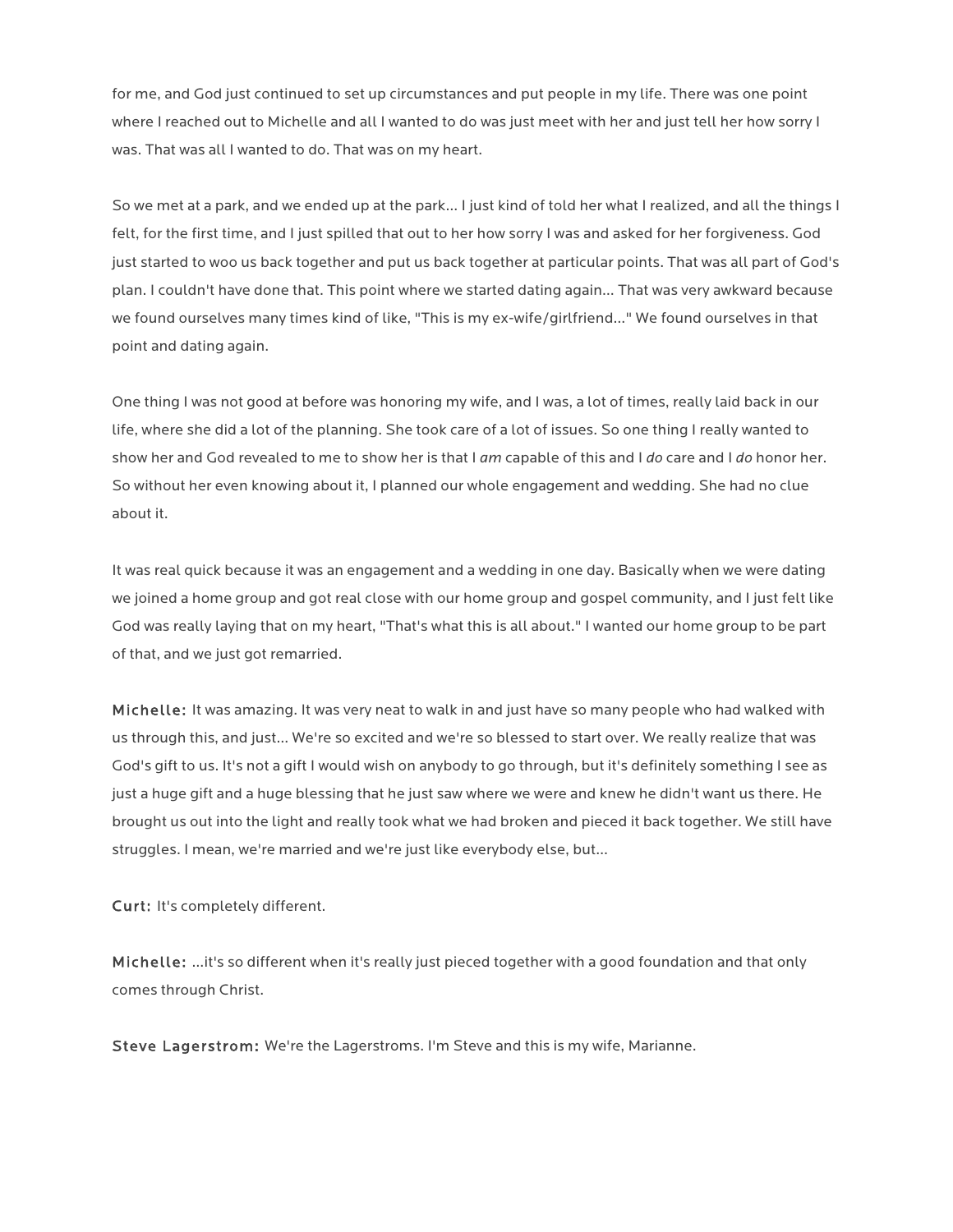Marianne Lagerstrom: Several years ago, God revealed hidden sin, and he restored our marriage in places where we didn't even know it was broken.

Steve: He made it stronger than it was before and gave us a platform to speak hope into other couples.

Aaron Young: We're the Youngs. In 2009, God stripped away everything in our marriage so he could become our everything.

Randy Froese: We're Randy and Cindy Froese. In 2005, God restored our marriage.

Mike Ponds: Hi, we're Mike and Keri Ponds. We were divorced in 2007 due to adultery and various idolatry and selfishness and sin. God graciously restored our marriage. Last year, we got remarried. He continues to sanctify us day by day.

[End of video]

Yeah. Absolutely. So I want to tell you a bit about how we put things together. On Tuesday mornings, I have what we call a service-planning meeting. So the worship pastors from all our campuses and our campus pastors, we sit down and I basically walk them through general premise of the sermons four weeks out, three weeks out, two weeks out, and one week out. Special components like a video are shown. So four weeks ago, we saw just their story in the middle. But I know us well enough to know that some of you would look at that one isolated story and think, "That's the outlier." What you're dealing with, what you're walking in, that's normative. *This* isn't normative, what *you're* walking in is normative.

So I just immediately said, "Okay, here's what I want. On the front end and on the back end of that video, I want other testimonies, so people can see and understand what the gospel does is repair and restore where there's a commitment to Jesus as individuals, and then to one another as our covenant relationship with God and with one another." So what you saw, the people that are before and after this video are a tiny sample size of what we could have done here.

I've been tempted to just throw out to our comm department, let's make this a 45-50 minute documentary because we have dozens and dozens and dozens of these, everything from adultery to abuse. Some that were divorced close to 10 years before they got remarried, others that were like this one, just divorced for six months, seven months, eight months before they were remarried, but this is normative at the Village Church.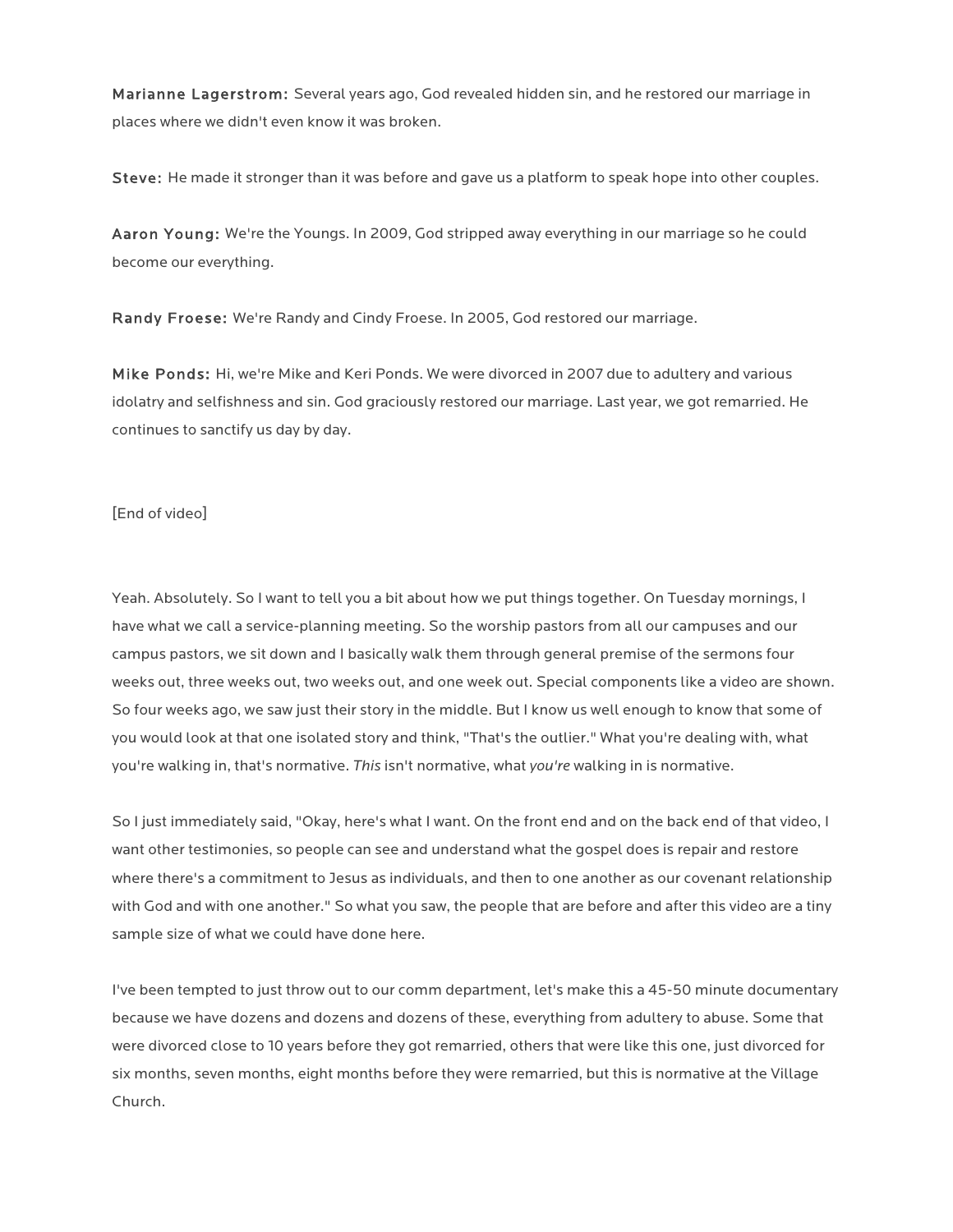So at that meeting they were like, "We have one tiny window to shoot," so what you saw is only Flower Mound Campus, only those at the Flower Mound Campus who could come and be shot after the 11:15 service on Sunday morning. They found out on Tuesday afternoon that we would need them to do that. So we could have made this video as long as this service, with no music and no teaching. That's how often God has done this at The Village Church.

So I want to point something out to you, and then I want to challenge you, whether you're single or married. We as Christians love and delight in God's unfailing, sacrificing, patient love for us. We love it. Like we start talking about the idea that God delights in us despite us, that God gives and grants to us when we cannot give back to him what's due his name… We love it. It makes us sing, makes us lift our hands, makes us feel like a whole person, challenges us in the deep, deep parts of our souls to rejoice in him, and yet this reveals our wickedness. You take that idea and lay it upon other relationships, and it seems absurd.

The one thing we delight in as believers in Christ, when you lay it on other relationships, even wellmeaning believers will think it's absurd. That it would be absurd for God to ask you to look at your spouse, to engage your spouse, to look at your church, to look at your home group like Christ looks at you, loves you. Are you going to be able to do that perfectly? I wouldn't even give you a quarter of a percent, but there would be the pursuit. So let me challenge you in a couple of ways. If you're single…

1. *How well are you doing at covenant keeping?* Now the good news on your relationship with God is he's the one holding down the covenant. All right? But are you serious about your relationship with the Lord, or is it an outlier?

2. *How serious are you about the covenant you've made to The Village, if you're a member here?* Are you serious about your home group, or is that, again, just one thing among many? Are you serious about the other believers you're doing life deeply with? That's covenant issue stuff.

Now my married couples. Some of you are in here and you're just in a dry spot, just in a rough patch. I've already said that happens in marriage. Nobody's marriage is always on a scale of 1-10, a 10+ on the romance, giddy, love thing. All right? So maybe you're in just a rough stretch. Maybe you're not connected. Here's what I want to invite you to do. Say it out loud to your spouse, and then come and let us pray for you. Say it out loud, "I just don't feel connected. I just don't feel like we're synced up." If that surprises you, don't go, "Really? Well, I feel completely connected. What's wrong with you?" This doesn't need to turn into security getting involved today. So just say it, and come let us pray for you.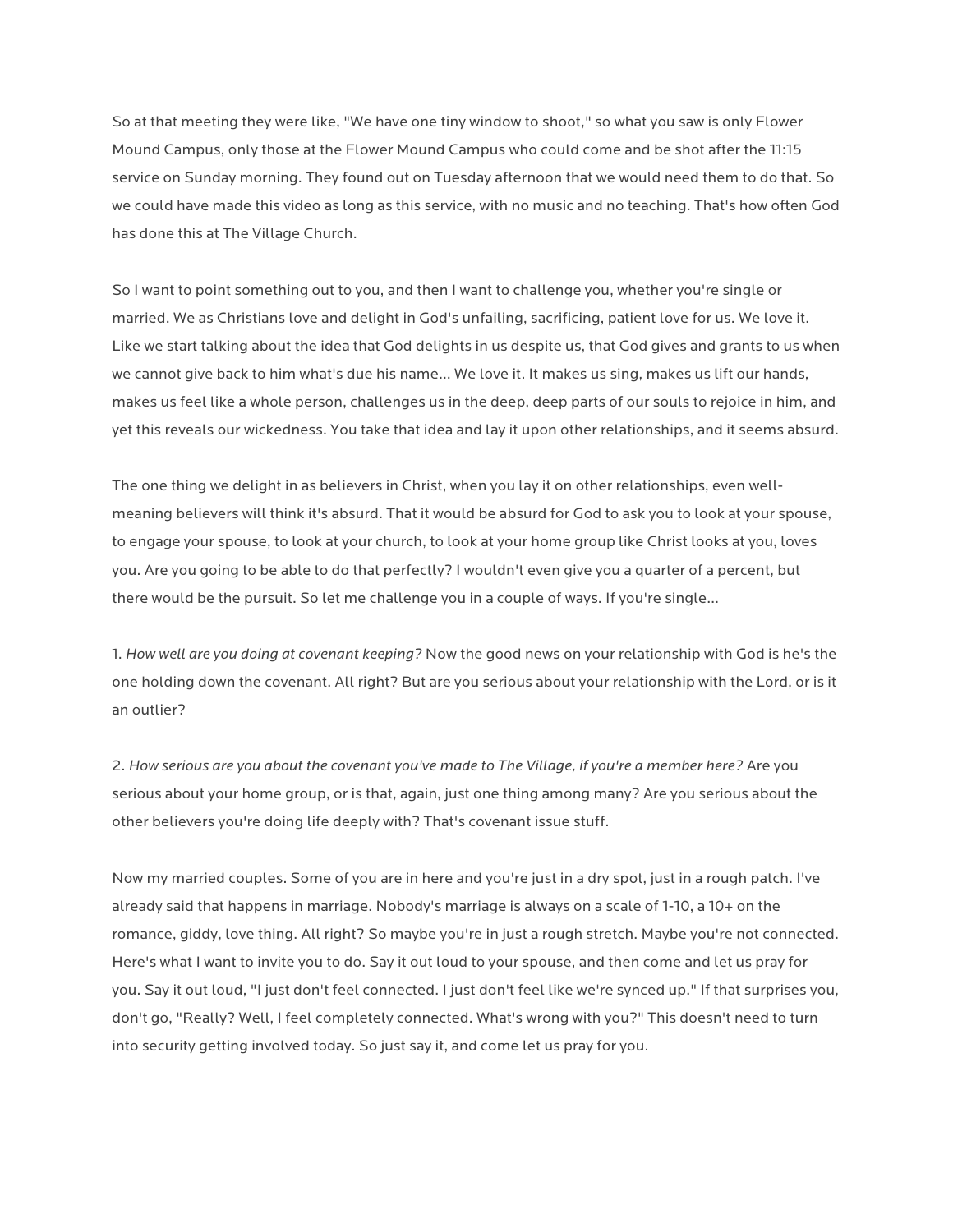Others of you, it's more serious than that. It's a habitual issue with you and your spouse. You kind of keep circling around to the same arguments over and over and over again… I want to do two things. I want to invite you up, let us pray for you. Then the second thing I want to encourage you to do is I want to encourage you to head towards Recovery, to head toward the Steps studies and to plug in there so God can help at some real deep levels of your heart.

Now if you don't know how to do that, you don't know what I'm talking about. If you go to our webpage, on our webpage front page you're going to see a banner that says "Recovery." Click on that, it'll take you to all that information, show you when you can plug into Steps, when you can plug into this part of our church…

Then there are others of you, it's not just a consistent argument; it's like you're *on fire*, like your marriage is burning to the ground, like you came in here today ready to tap out. Things are already moving forward. It's over! No hope for you. No hope for your marriage. Not even interested in *trying* anymore, and God brought you in here today as kind of a rude intervention. Here's what I would encourage you to do. Come be prayed for, head to Steps, and then at the bottom of that webpage that I referenced to you, there's a link to biblical counselors in and around the metroplex that we would encourage you to sit down with.

Now let me tell you what will get in your way today. What will get in your way is pride. Can I point out the idiocy of it? Please quit pretending to be happy and actually pursue a shot at it. See how dumb this game is we get into? We'd rather be like, "Ah, hey, love you," and then really have the whole thing burning down around us. Why would you do that? So click and head that way.

Just so you know, I could be on this video. First few years of my marriage were just an absolute nightmare. In fact, on multiple occasions I laid in bed, stared at my ceiling, and thought to myself, "Is this my life? Is this the next 30-40 years of my life? Is this what it's going to be like?" I would get in these arguments with God, "How can you expect me and how you can you ask me to do these things over here and work this hard over here, and then come home to this? Like this… I will not make it 30-40 years if this is what you have for me," lying right next to another godly Christian woman in our bed at night and just not imagining that I would make it until the end. Listen, just so I don't paint this in a way it couldn't… You don't think she was feeling the same thing?

So can you imagine all the things you might like about me, Lauren might hate about me? Like my passion, my zeal, my quick mouth, my argumentation… How do you think that plays out at home? Do you think Lauren… "Man, I love how quick-witted you are. I just love how you always have an answer." Right? "I love getting in an argument with you, Matt. You're so good at listening, so good at…" Right? I mean, I guarantee, she'd stand up here and say the same thing, that she was lying in bed wondering if this was our life.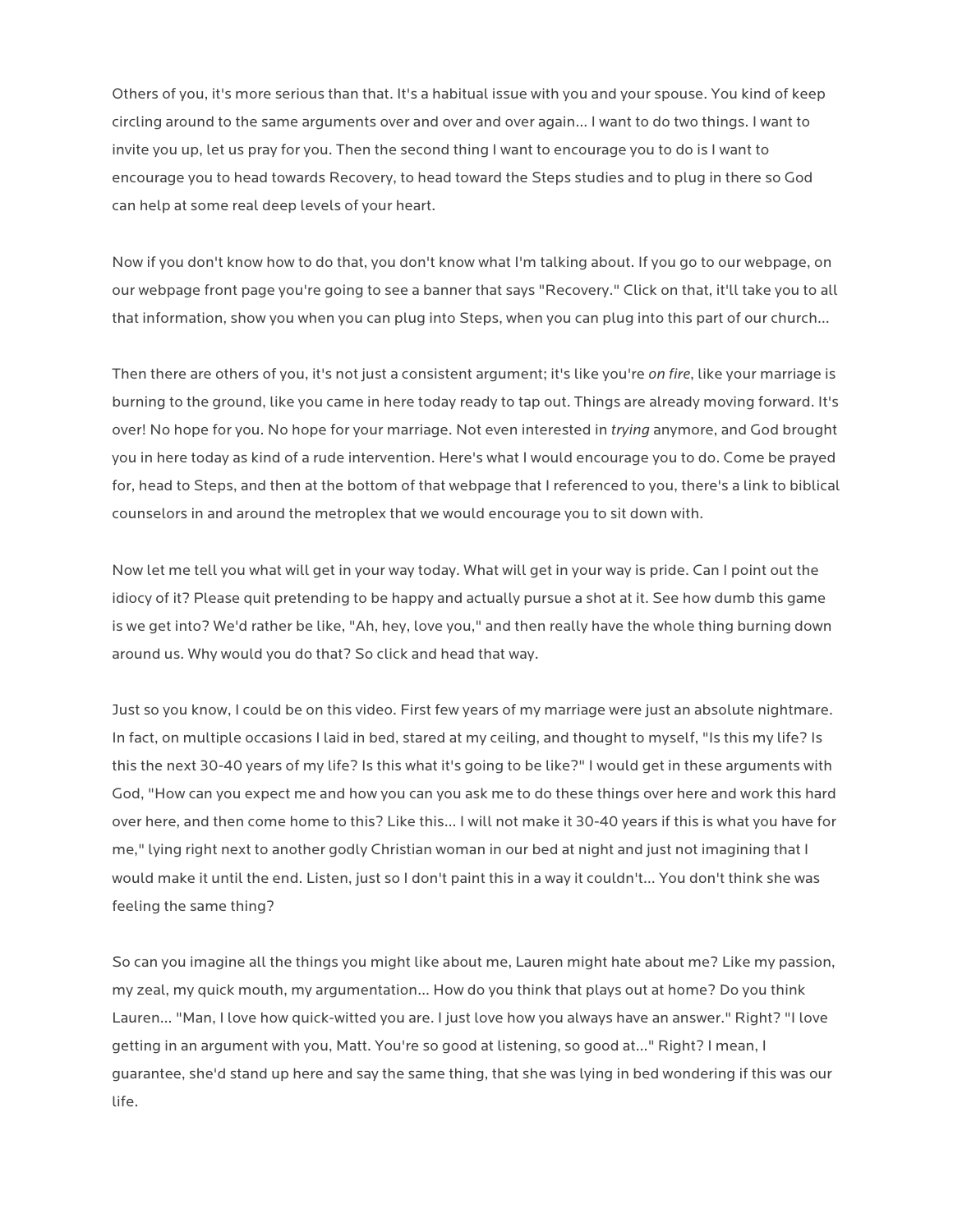So when I'm talking to you about biblical counseling, when I'm talking to you about Steps, when I'm talking to you about being prayed for and being honest about where you are, I'm telling you that's what God used to help me. I'm not pointing you to a program. I'm not saying, "We do this thing; try it out." I'm telling you my wife, now of 13 years, my woman for 15 is my best friend. I love being with her. I love going home. I hate heading to work. I hate getting on airplanes. I love flying home. It was not that way the first three years of our marriage. God can work in the mess.

You might be in here saying, "I'm doing all of that right now, and it's still awful." Okay. A day at a time. A step at a time. That's all God has asked of you. Don't lose heart. Don't give up. Let him work. Don't try to be the Holy Spirit to your spouse; you're crummy at it. You look at your own heart. You take care of your own heart. You press into the Lord for you and let God do the work on your spouse. Adultery, abuse, and all sorts of awful things God can reconcile. You have to trust him.

Now just so you don't take what I just said and run someplace you shouldn't, if you're being abused, I don't think you should stay in that house, don't think you should stay with that man. You have full-on church permission, if you're being abused, to get out of there and contact us. But if you're doing all you know and it still feels like a wash, still feels like it's not moving, I think you have to be patient, day in and day out, press into God on high, and trust that he'll do the work that you cannot.

The more I tried to fix my marriage, the messier it got. Anybody else? The more I tried to make it better, the worse it got. When I finally just went, "I can't make it better; I'm going to work on my own heart and let God work on my girl," God started taking over and doing what he can. Don't walk in pride here today. If you have questions about some of the things I've said, we have a ton of papers on our website that can help you understand other implications involved in marriage, divorce, and remarriage.

If you've been divorced, you don't need to sit under guilt. You need to rest in the grace of God and believe that maybe you can be reconciled. If you've remarried, don't set out to divorce your current spouse to go back to your first one. You're in a covenant relationship now. You can giggle, but I get concerned sometimes.

So the offer is on the table for the reconciling work of Jesus Christ to work in your heart in such a way that genuine transformation in you and reconciliation with others can occur. You just have to believe him for it. So there will be men and women ready to pray with you, ready to pray over you, ready to pray for you and to direct you into next steps; although, I've tried to lay those out as briefly and as easily as I could. You have not been built by God to fight this one alone. Let's pray.